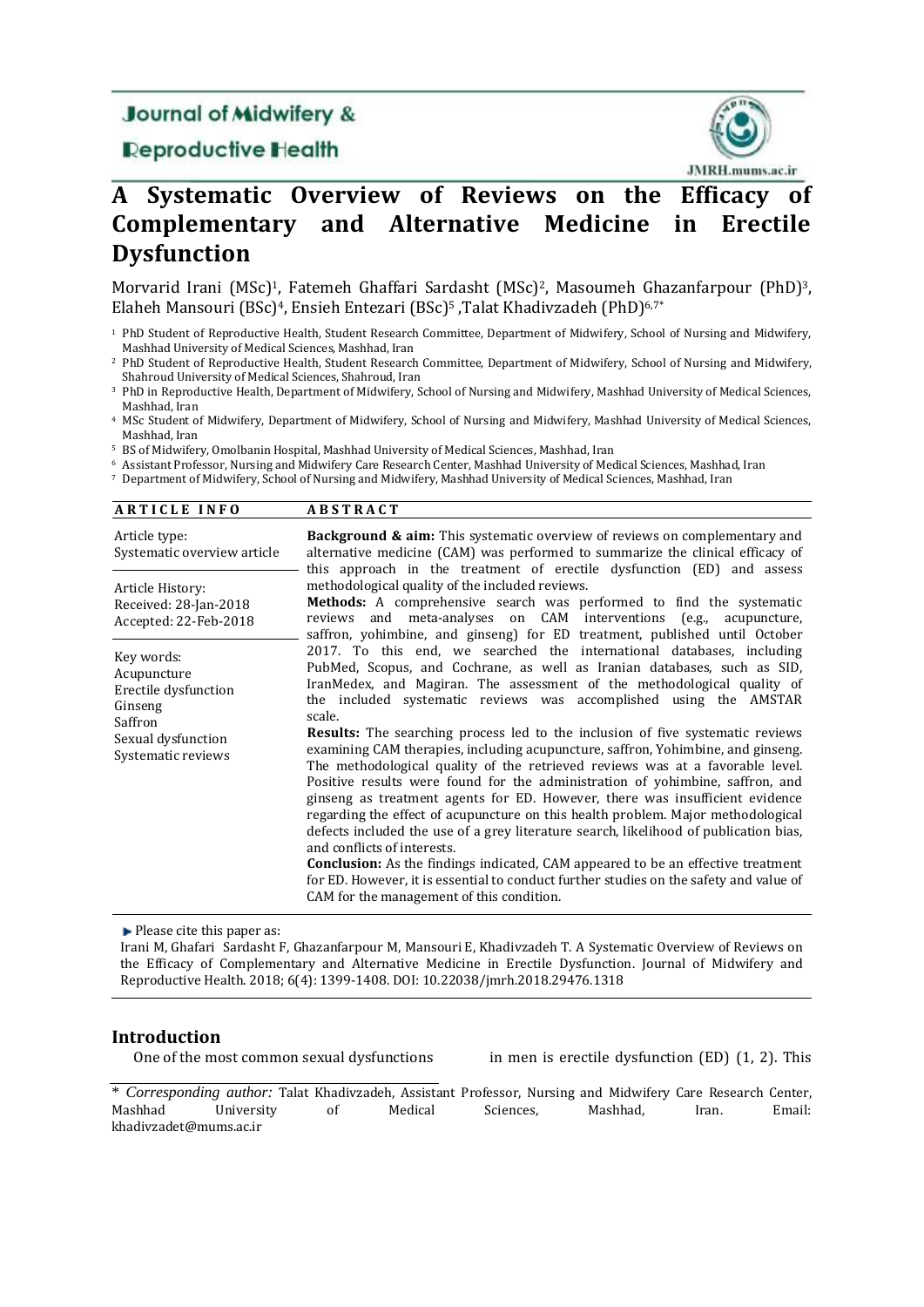health problem is defined as a continuous or frequent failure to keep penile erection for a satisfactory sexual interaction (3, 4). Over 50% of men within the age of 40-70 years will experience ED; accordingly, it concerns more than 150 million men in the earth (5, 6). The global prevalence of this condition is expected to be approximately 322 million men in 2025 (7, 8).

Some of the important risk factors for ED include age, hypertension, smoking, coronary artery disease, life style, obesity, hyperlipidemia, trauma, prostatic hypertrophy, diabetes, and depression (9). Moreover, approximately 20% of the cases have psychological reasons (4). Erectile dysfunction is recognized to impact the psychological, social, and physical health of the families and their quality of life (10-12). In some cases, treatment options for ED include oral medications (e.g., sildenafil, vardenafil, and tadalafil) (11, 12). However, some individuals are not interested in using these medications for several reasons, such as drug interactions, side effects, and cost.

Complementary and alternative medicine (CAM) has been described as a group of products and practices that are not part of conventional medicine. The CAM therapies, such as acupuncture, saffron, yohimbine, and ginseng, have been evaluated in randomized controlled trials (RCTs) for the management of ED. Acupuncture as one of the important CAM techniques is suitable to treat ED (13-16), which is usually used in clinical practice since it is simple, safe, and economic (17). An increasing number of reports discuss the effects of acupuncture, as a common practice, on ED (13, 14, 16).

Crocus sativus (i.e., saffron) is another CAM that is a perennial herb with anti-oxidative prosperities (18-20). This plant is widely produced in Iran. The dried red stigma of saffron is used as a food spice. Saffron has also been usually used in traditional medicine (21, 22). Scientific literature has given a growing interest in using saffron for the treatment of ED (23-26). Yohimbine as an alkaloid is obtained from the African yohimbine tree (27). Several studies have suggested this drug for the management of ED (28-31).

In Asia, ginseng is one of the valuable trade

products, used for the treatment of diseases across 35 countries (32). The therapeutic effects of ginseng are very different. There are several studies investigating the efficacy of this herb in the treatment of several conditions, such as Alzheimer's disease (33), cardiovascular disease (34), hypertension (35), improved quality of life (36, 37), and common cold (38). Some studies support the satisfactory effects of ginseng on ED (39-42). Recently, several systemic reviews and meta-analysis studies have been published on the effects of CAM therapies, such as the implementation of acupuncture or administration of saffron and ginseng, in the treatment of ED erectile dysfunction.

Many patients with ED find pharmacological interventions unattractive and assume that CAM is not supported by sufficient evidence. Therefore, we performed this study to obtain an overview of the systematic reviews investigating the effect of CAM on the treatment of ED with the aim of summarizing the efficacy of this approach and assessing the methodological quality of the included review studies.

# **Materials and Methods**

For the purpose of the study, a systematic search was performed to find the reviews and meta-analyses on the subject of interest published until October 2017 on several international databases, including PubMed, Scopus, and Cochrane, as well as the Iranian databases, such as IranMedex, SID, and Magiran. The reference section of the relevant studies was also examined manually. The searching process was accomplished using the following English keywords: 'Erectile dysfunction', 'Sexual dysfunction', 'Acupuncture', 'Saffron', and 'Yohimbine', 'Ginseng'. Furthermore, the equivalent Persian terms were used for searching the Iranian databases.

The eligibility criteria were as follows:

1) The study must be a systematic review with or without meta-analysis. First, all systematic reviews were chosen. After a comprehensive overview of the evidence, the reviews clearly claiming to have chosen only selected trials were included.

2) Only the reviews investigating patients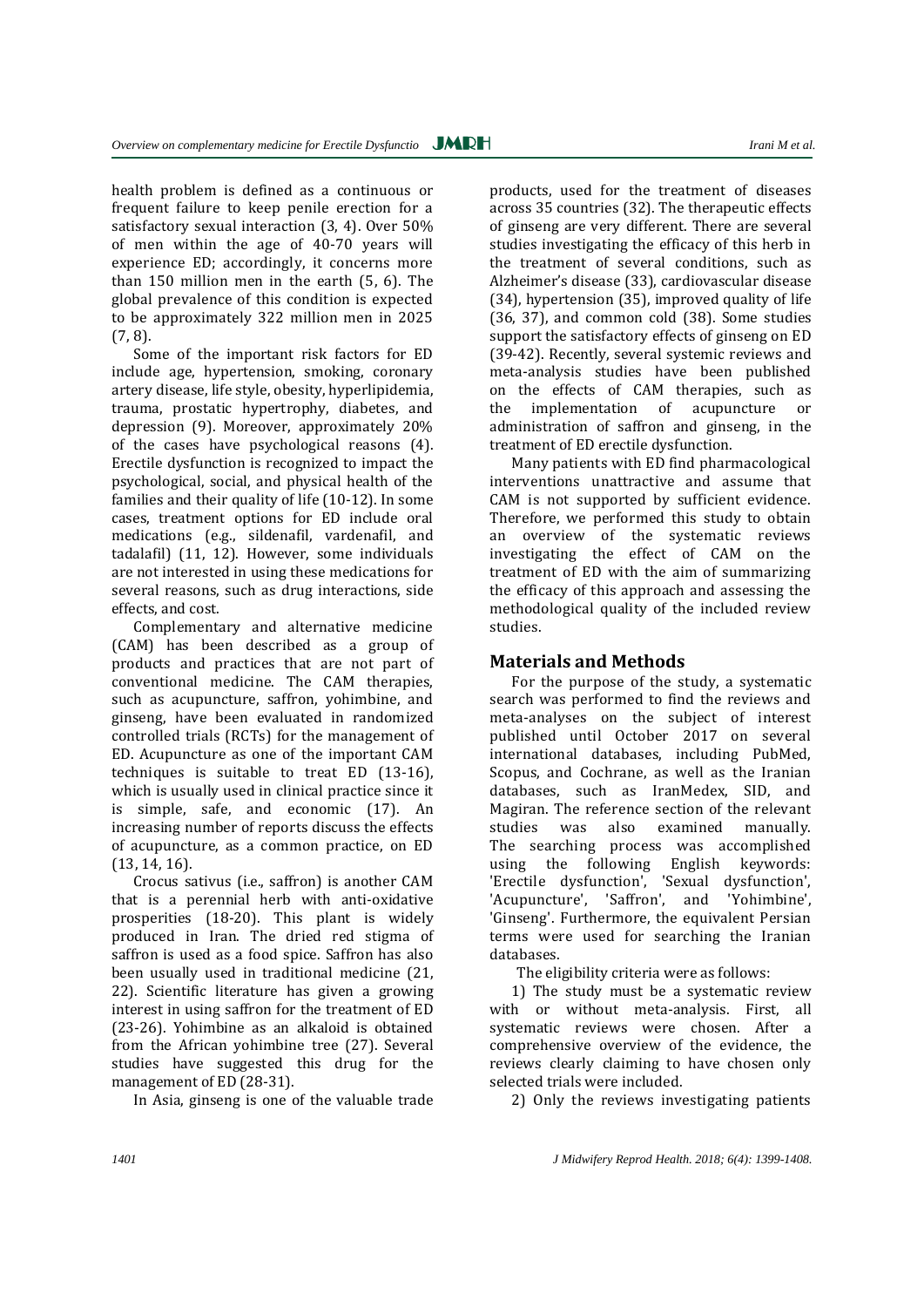with ED based on the International Index of Erectile Function were included (43). No restrictions regarding the type of ED or duration were considered. There were also no limitations regarding the procedures of trials and reviews, and they were all considered eligible.

3) Reviews on the effects of CAM, such as saffron, yohimbine, acupuncture, and ginseng, were included. Reviews were included if they focused on the effectiveness of one or multiple CAM modalities.

4) The full published papers were included if they were published in English or Persian.

On the other hand, abstracts or unpublished studies were excluded. At first, all duplicated studies were eliminated from the references. Then, two reviewers (MI, MGH) independently screened the abstracts of the studies and carried on to obtain the full articles for the included studies. Finally, the review studies were checked in detail to be included in this overview.

We extracted such data as first author, year of publication, number of studies and patients, intervention, comparison, information on meta-analysis, risk of bias assessments, and safety for each review study according to a checklist. The data were independently assessed by two reviewers (MI, MGH), and disparities were resolved by discussion with a third reviewer (TKH). Generally, complete agreement between the two reviewers was obtained.

The quality of the included review studies was assessed by using the Assessment of the Methodological Quality of Systematic Reviews (AMSTAR) scale (44) (Table 2). The AMSTAR scale consists of 11 items, which mainly assess the reviews on RCTs and are answered with four options, namely yes, no, can't answer, and not applicable (44). The scoring of this scale was performed by assigning the score of one to the yes answer and zero to any other response. The maximum and maximum scores of the checklist were 11 and 0, respectively.

The list of criteria for evaluating the quality of the review studies were as follows:

1. Was 'a priori' design provided?

2. Was there duplicate study selection and

data extraction?

3. Was a comprehensive literature search performed?

4. Was the status of publication used as an inclusion criterion?

5. Was a list of studies (included and excluded) provided?

6. Were the characteristics of the included studies provided?

7. Was the scientific quality of the included studies assessed and documented?

8. Was the scientific quality of the included studies used appropriately in formulating conclusions?

9. Were the methods used to combine the findings of the studies appropriate?

10. Was the likelihood of publication bias assessed?

11. Was the conflict of interest stated?" (44, 45)

#### **Results**

Out of 5,210 relevant publication reviews, five systematic reviews (46-50) met the eligibility criteria (Figure 1) and included in the study. The characteristics of the included studies are summarized in Table 1.

The reviews were published in 2017 (n=1), 2016 (n=1), 2009 (n=1), 2008 (n=1), and 1998 (n=1). The reviews assessed several therapies, including saffron therapies (n=1), ginseng therapies  $(n=1)$ , acupuncture  $(n=2)$ , and yohimbine  $(n=1)$ . The RCTs and UCTs were investigated in only one review (47), and the other reviews included controlled clinical trials (46, 48-50).

The retrieved reviews included 4-7 trials with a total sample size of 126-419 cases. Out of the five reviews, only 80% (n=4) of the articles conducted meta-analyses. All reviews assessed the risk of bias using the Cochrane risk of bias assessment  $(n=3)$  (46), Jadad score  $(n=1)$  (47-49), and Oxford rating scale (n=1) (50). The quality assessment of the included studies revealed a good level of quality; accordingly, most of the reviewed articles received 8 of 11 possible points (Table 2).

While all reviews accomplished a systematic literature search, some of the them did not include grey literature (47, 50). Research question, inclusion criteria, independent data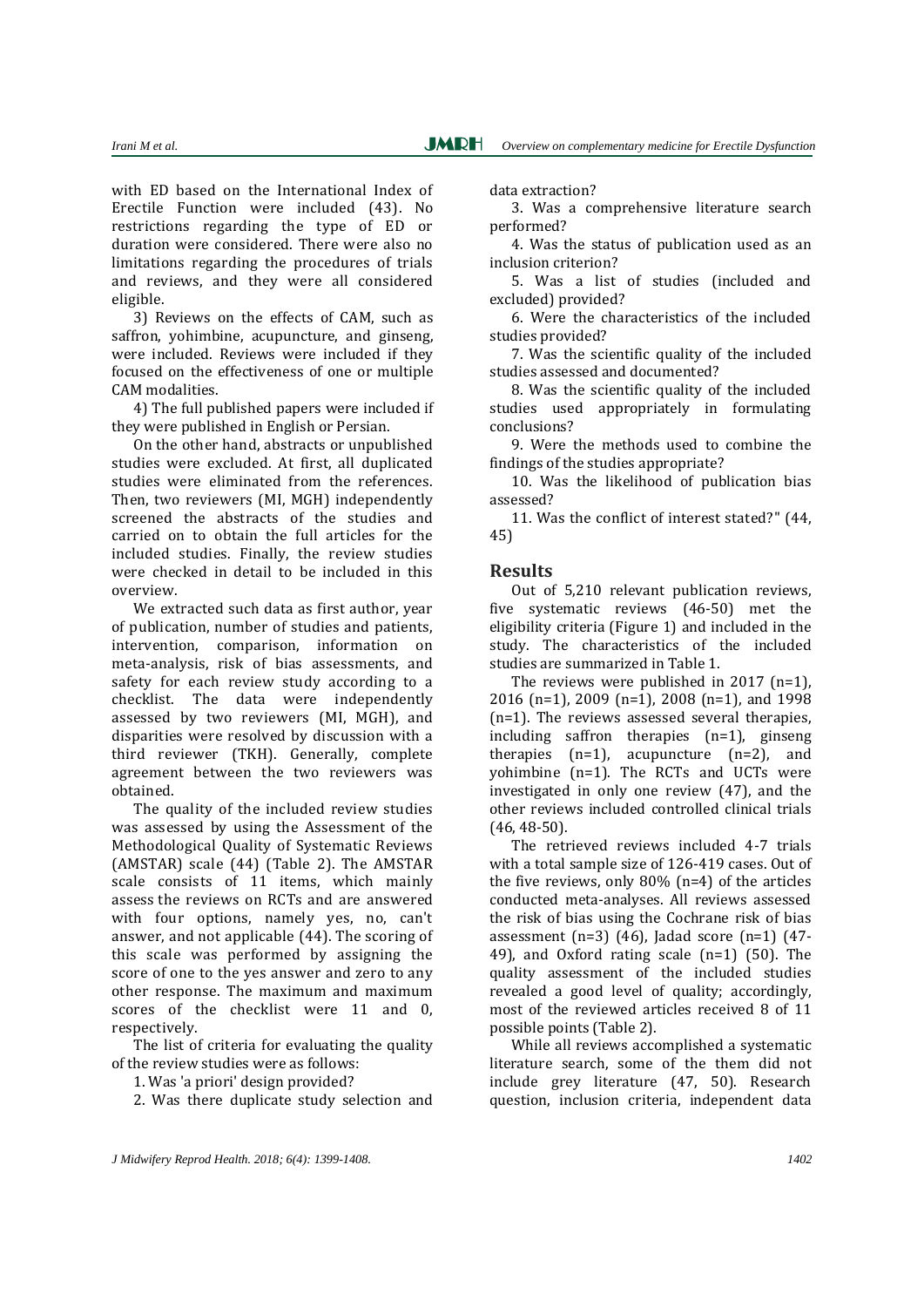extractors, achievement of a consensus, characteristics of studies, comprehensive



**Figure 1.** PRISMA flowchart of the study selection process

literature search, risk of bias assessment, and appropriate scientific quality of the included studies used in formulating conclusions were included in all reviews.

Out of the reviews performing metalike funnel plot) was not assessed in all of the reviews, and two articles did not entail the

analyses, two cases did not state the methods for combining the studies. A random effects model ought to be used if heterogeneity exists (44). The likelihood of publication bias (which must include a combination of graphical aids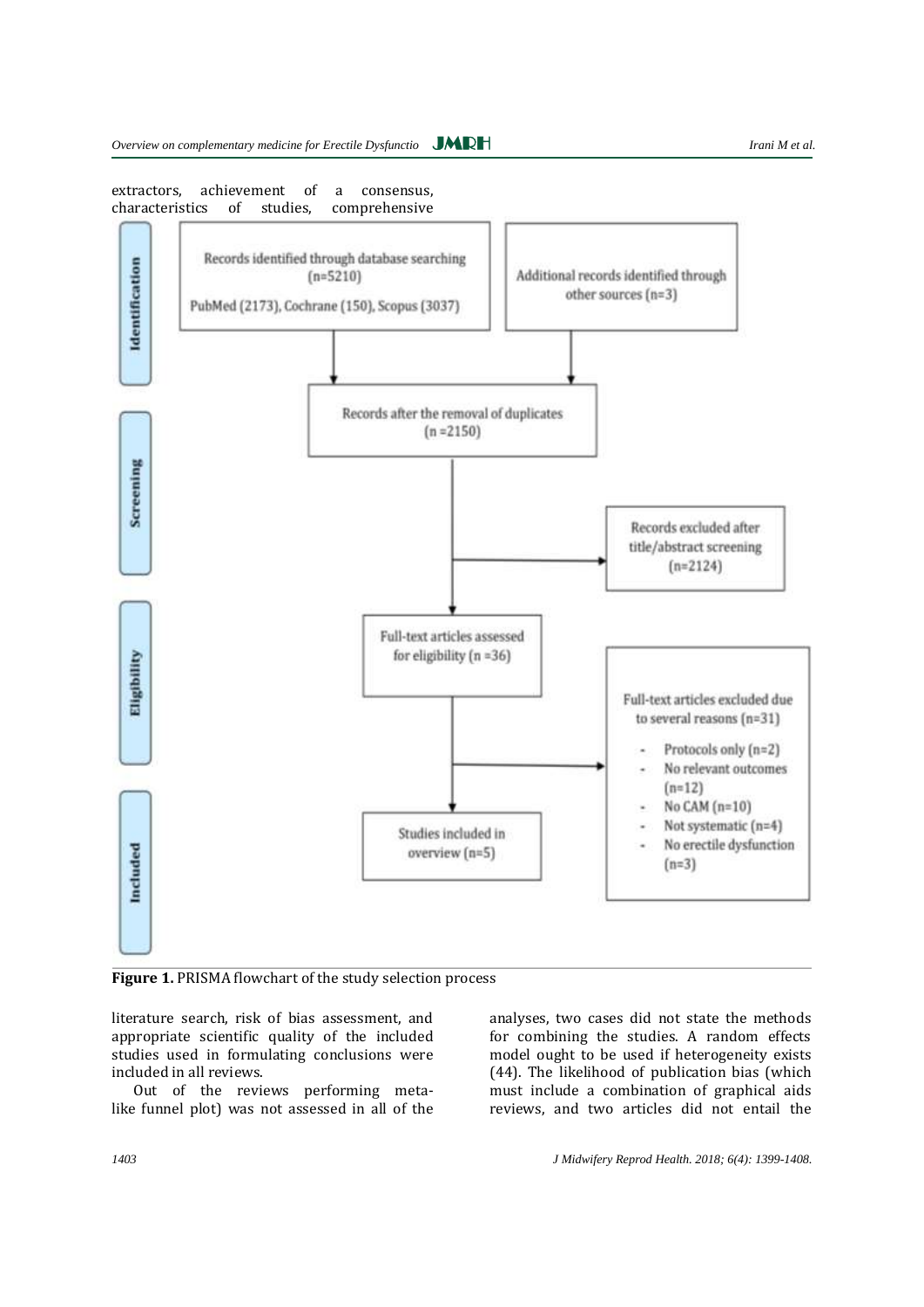**JMRH** 

conflict of interests (48, 49). Conclusions and side effects of the relevant interventions are summarized in Table 3.

| <b>Table 1.</b> Characteristics of the included reviews |  |
|---------------------------------------------------------|--|
|---------------------------------------------------------|--|

| <b>First Author</b> | <b>Year of publication</b> | Country        | Meta-analysis  | Intervention                                                                                          | Comparison group                                                  | Type of included studies | Number of participants<br>Number of studies; | <b>Bias assessment risk</b>                                      | Safety (AE/SAE)                                |
|---------------------|----------------------------|----------------|----------------|-------------------------------------------------------------------------------------------------------|-------------------------------------------------------------------|--------------------------|----------------------------------------------|------------------------------------------------------------------|------------------------------------------------|
| Lee                 | 2009                       | South<br>Korea | Yes            | Auricular<br>acupuncture or<br>needle<br>acupuncture,<br>with or without<br>electrical<br>stimulation | Sham-<br>acupuncture<br>and non-<br>acupuncture                   | UCTS,<br><b>RCT</b>      | 4:126                                        | Jadad score                                                      | 50 %, nr<br>$(-)$ , AE<br>50% No<br><b>SAE</b> |
| Cui                 | 2016                       | China          | N <sub>O</sub> | Manual<br>acupuncture Or<br>electro-<br>acupuncture                                                   | Psychological<br>therapy,<br>placebo, and<br>sham-<br>acupuncture | <b>RCT</b>               | 3;183                                        | Cochrane<br>risk of bias<br>assessment                           | Not<br>assessed;<br>not<br>reported            |
| Ernst               | 1998                       | UK             | Yes            | Yohimbine                                                                                             | Placebo                                                           | <b>RCT</b>               | 7:419                                        | Jadad score                                                      | 10%-<br>30% AE<br>No SAE                       |
| Maleki              | 2017                       | Iran           | Yes            | Saffron<br>(Crocus<br>sativus)                                                                        | Placebo                                                           | <b>RCT</b>               | 4:215                                        | Oxford Center<br>for Evidence-<br>Based<br>Medicine<br>checklist | Not<br>assessed:<br>not<br>reported            |
| Jang                | 2008                       | South<br>Korea | Yes            | Ginseng                                                                                               | Placebo                                                           | <b>RCT</b>               | 7:363                                        | Jadad scale                                                      | No SAE                                         |

RCT: randomized clinical trial, UCTs: Uncontrolled clinical trials, SAE: serious adverse event, AE: adverse event, NR: not reported, (−): not mentioned in text

# **Acupuncture Interventions**

Two review studies, with and without meta-analyses, evaluated the effects of acupuncture. The first review (47) had insufficient evidence to advise acupuncture as a helpful intervention to treat ED. Likewise, seven years later, the second review (46) with meta-analysis found inadequate evidence. On the other hand, the RCTs studies of acupuncture for ED were reasonable; however, they were rare with weak methodology (e.g. inadequate study design, small sample size, and inadequate reporting of

results).

#### **Ginseng Intervention**

One review evaluated the effects of ginseng on ED (48). The results showed the positive effect of ginseng on the treatment of this health problem. Nonetheless, the number of RCTs and the total sample size included in the mentioned study were small. Moreover, the methodological quality of the included primary studies was poor. These drawbacks prevented making more absolute decision about the efficacy of ginseng. However, this review enjoyed good quality.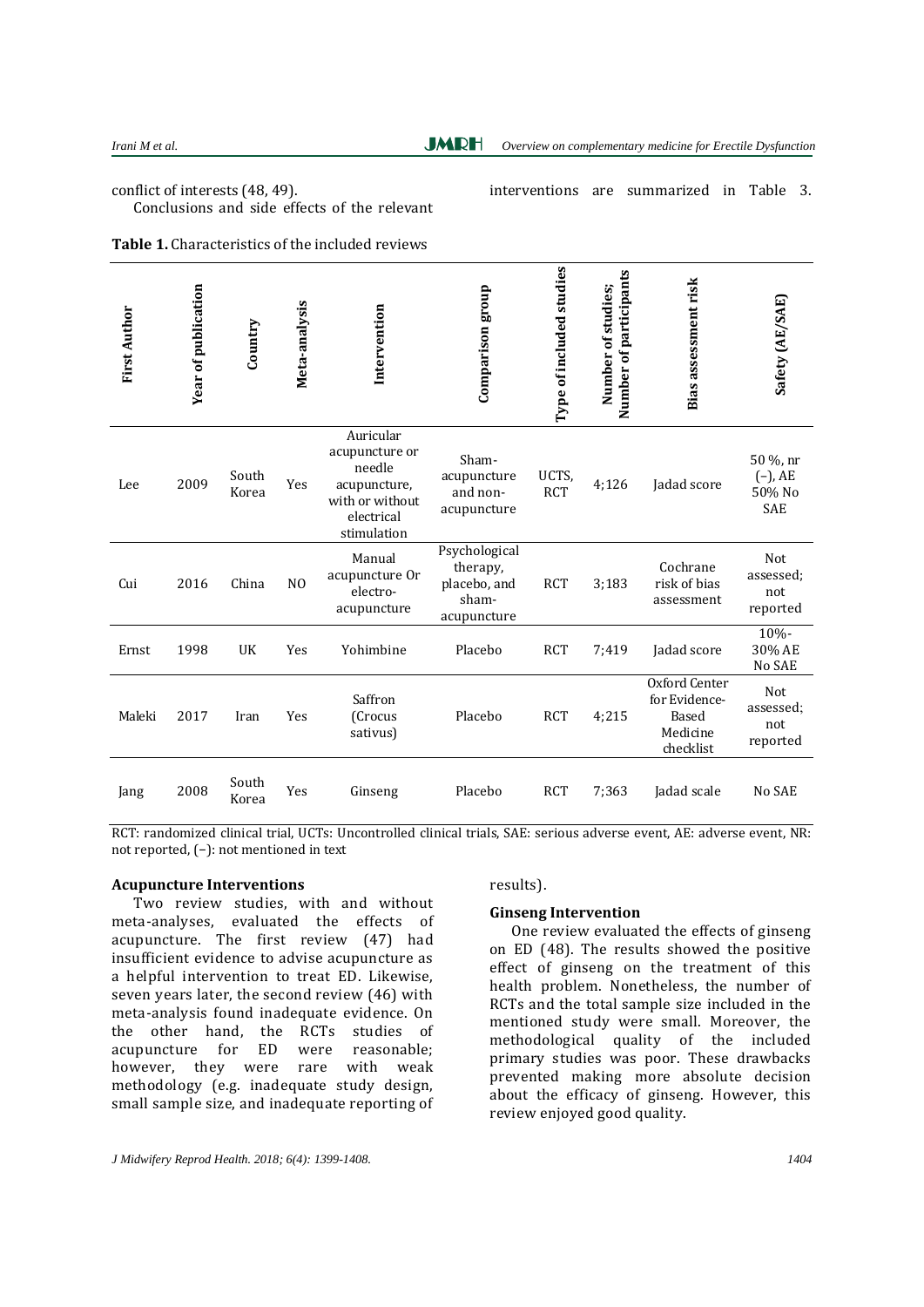#### **Yohimbine Intervention**

The results of seven RCTs showed that yohimbine played a greater role in ED treatment, compared to placebo (49). The review on yohimbine had a good quality, and its conclusion was that "the benefit of yohimbine medication for ED seems to outweigh its risks." The side effects of yohimbine are indicated in Table 2. However, in the RCTs, the side effects were reversible and scarce.

# **Saffron Intervention**

Saffron intervention was utilized in one review (50), revealing the positive effects of

saffron interventions on men with ED. Despite the good quality of the mentioned review study, there was a large heterogeneity among the included RCTs. Therefore, the methodological flaws of the reviewed RCTs limited the interpretation of the results.

#### **Side effects**

Side effects were assessed in all reviews. Most of the side effects were mild to moderate; however, many trials did not sufficiently report the side effects.

| Table 2. Assessment of the quality of included systematic reviews by AMSTAR tool |  |  |
|----------------------------------------------------------------------------------|--|--|
|----------------------------------------------------------------------------------|--|--|

| First author | <b>Year of publication</b> | Country        | Research question and inclusion criteria? | π<br>Two independent data extractors and<br>consensus procedure? | Comprehensive literature search? | Statement on inclusion of grey literature?<br>Language? | List of included and excluded studies? | studies, for<br>example, tables?<br>Characteristics of reviewed | Quality of risk of bias assessment? | Scientific quality of the included studies used<br>appropriately in formulating conclusions? | Methods used to combine the findings of<br>Test on heterogeneity<br>studies appropriate? | Likelihood of publication bias assessed? | Conflict of interests stated? | Sum |
|--------------|----------------------------|----------------|-------------------------------------------|------------------------------------------------------------------|----------------------------------|---------------------------------------------------------|----------------------------------------|-----------------------------------------------------------------|-------------------------------------|----------------------------------------------------------------------------------------------|------------------------------------------------------------------------------------------|------------------------------------------|-------------------------------|-----|
| Lee          | 2009                       | South<br>Korea | Yes                                       | Yes                                                              | Yes                              | Cannot<br>answer                                        | N <sub>0</sub>                         | Yes                                                             | Yes                                 | Yes                                                                                          | Cannot<br>answer                                                                         | N <sub>o</sub>                           | Yes                           | 8   |
| Cui          | 2016                       | China          | Yes                                       | Yes                                                              | Yes                              | Yes                                                     | No                                     | Yes                                                             | Yes                                 | Yes                                                                                          | Not<br>applicable                                                                        | N <sub>o</sub>                           | Yes                           | 9   |
| Ernst        | 1998                       | UK             | Yes                                       | Yes                                                              | Yes                              | Yes                                                     | N <sub>0</sub>                         | Yes                                                             | Yes                                 | Yes                                                                                          | Cannot<br>answer                                                                         | N <sub>o</sub>                           | $\rm No$                      | 8   |
| Maleki       | 2017                       | Iran           | Yes                                       | Yes                                                              | Yes                              | Cannot<br>answer                                        | $\rm No$                               | Yes                                                             | Yes                                 | Yes                                                                                          | Yes                                                                                      | No                                       | Yes                           | 8   |
| Jang         | 2008                       | South<br>Korea | Yes                                       | Yes                                                              | Yes                              | Yes                                                     | N <sub>0</sub>                         | Yes                                                             | Yes                                 | Yes                                                                                          | Yes                                                                                      | N <sub>0</sub>                           | No                            | 8   |

**Table 3.** Overview of the conclusions and side effects of the assessed complementary and alternative medicines of the included systematic reviews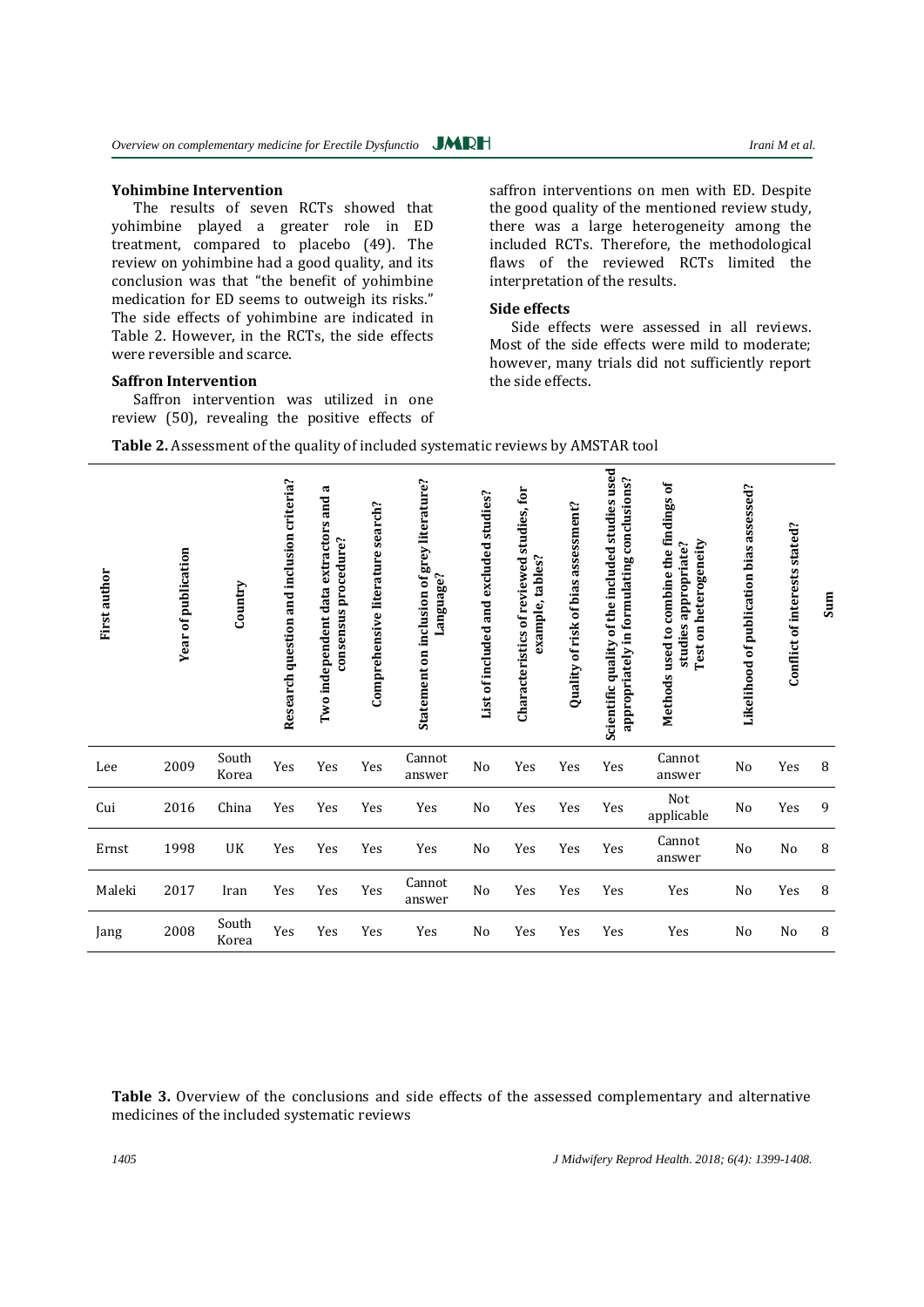*Irani M et al. Irani M et al. Overview on complementary medicine for Erectile Dysfunction* **JMRH** 

| <b>Intervention</b>           | <b>Definition</b>                                                                                  | Conclusion                                                                                                                                                                                                             | <b>Side effects</b>                                                                                                                                                                                    | <b>Contraindications</b>                                                                      |
|-------------------------------|----------------------------------------------------------------------------------------------------|------------------------------------------------------------------------------------------------------------------------------------------------------------------------------------------------------------------------|--------------------------------------------------------------------------------------------------------------------------------------------------------------------------------------------------------|-----------------------------------------------------------------------------------------------|
| Acupuncture<br>(46, 47)       | Insertion of<br>needles into<br>specified sites of<br>the body for<br>therapeutic<br>reasons       | There was insufficient<br>evidence for supporting<br>acupuncture as a successful<br>therapy for ED. Further<br>well-designed RCTs were<br>suggested to assess the<br>benefits of acupuncture in<br><b>ED</b> treatment | Mild side effects, such<br>as pain or bleeding;<br>serious side effects.<br>such as infections.<br>pneumothorax, and<br>cardiac tamponed                                                               | Serious bleeding<br>condition                                                                 |
| Yohimbine<br>(49)             | Alpha-2 blocker<br>that is the most<br>important active<br>component of<br>yohimbine bark          | The benefits of Yohimbine<br>intervention for the<br>treatment of ED were more<br>important than its risks. So,<br>it was a good therapeutic<br>choice for ED.                                                         | Anxiety, hallucinations,<br>agitation, dizziness,<br>seizures, headache,<br>hypertension, panic<br>attacks, nervous<br>excitation,<br>sleeplessness,<br>tachycardia,<br>bronchospasm, renal<br>failure | Pregnancy,<br>lactation,<br>psychological<br>disease,<br>kidney, liver, and<br>heart disorder |
| <b>Continuous of Table 1.</b> |                                                                                                    |                                                                                                                                                                                                                        |                                                                                                                                                                                                        |                                                                                               |
| Saffron<br>(50)               | perennial herb<br>with anti-<br>oxidative riches                                                   | There was evidence<br>revealing the effectiveness<br>of Saffron in men with ED.<br>But, there was<br>methodological flaws and<br>huge heterogeneity among<br>the included studies.                                     | Mild to moderate side<br>effects, such as<br>headache, flushing,<br>nausea, dyspepsia,<br>diarrhea, as well as<br>decreased and<br>increased appetite                                                  | Not reported                                                                                  |
| Ginseng<br>(48)               | Permanent herb,<br>the chief<br>ingredients of<br>which include<br>panaxosides and<br>ginsenosides | There was evidence for the<br>effectiveness of ginseng<br>intervention in the<br>treatment of ED. But, the<br>qualities of most of the<br>included RCTs were poor to<br>draw final conclusions.                        | Insomnia, headache,<br>gastric upset,<br>constipation                                                                                                                                                  | Pregnancy, lactation                                                                          |

RCT: randomized control trail, ED: erectile dysfunction

#### **Discussion**

Overall, five systematic reviews (46-50) evaluated the effects of CAM therapies, including acupuncture, saffron, yohimbine, and ginseng, on ED. All of the reviews included RCTs and UCTS. Four reviews conducted a met-analysis (47-50). The risk of bias assessment of the included trials was presented in all studies. The reviews had a good level of methodological quality (46-50). This study depicted some evidence to demonstrate the use of ginseng, saffron, and yohimbine in the treatment of ED.

However, there was no good evidence

supporting the effectiveness of acupuncture on this health condition. We applied AMSTAR scale (44) for evaluating the methodological quality of the included systemic reviews. Though the primary studies included in the systemic reviews were not sufficiently accurate. All included systemic reviews stated the side effects of the applied CAM therapy (46-50).

Furthermore, they all reported a low frequency rate regrding the side effects of CAM therapy. In this regard, in a systemic review conducted by Maleki et al. (50), the total number of side effects after saffron was low. In another review performed by Jang et al. (48), the total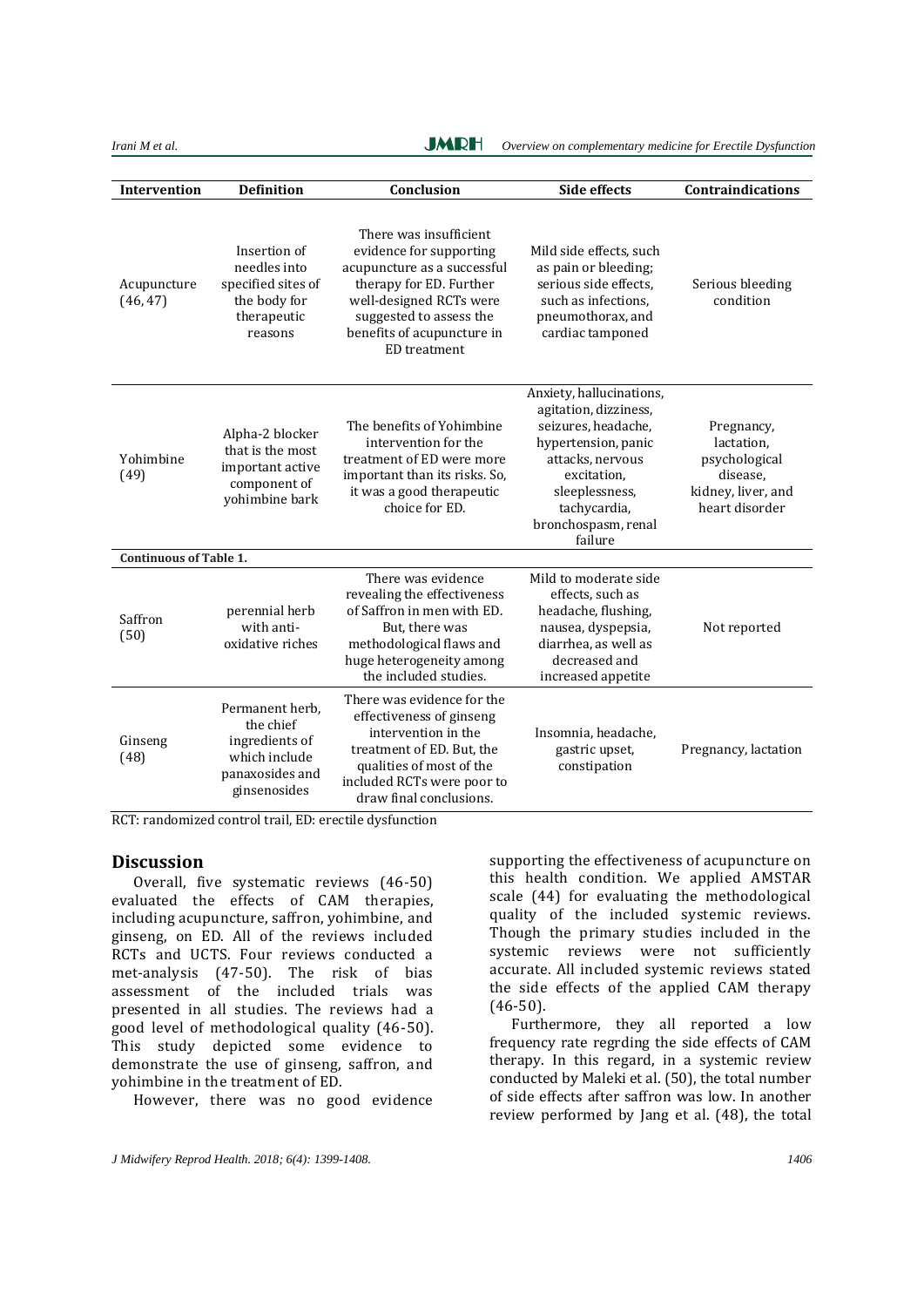number of side effects after ginseng was also minor. However, the serious side effects of yohimbine were documented in a study carried out by Ernst (49).

The therapeutic index of this compound is not great, and there is probably an interaction. Therefore, it is uncertain whether the benefits of yohimbine are more important than its risks. Furthermore, it is important to emphasize that the mild side effects of acupuncture are repeated (46, 47).

The potential mechanisms of saffron action may include those of the opioid systems and nitric oxide that play an important function in the erectile function (51-53). The potential mechanisms of yohimbine action might involve the activation of cholinergic and dopaminergic receptors, as well as enhancement of noradrenaline release (49).

Ginseng potential mechanisms could involve the nitric oxide pathways relaxing the smooth muscles of the corpus carvernosum (54). Modern medicine recognizes the Yin-Yang balance in a healthy body as the balance of the autonomic nervous system (ANS), such as that of the sympathetic and parasympathetic activities. Based on the ANS, acupuncture may have a positive influence on the treatment of ED (55).

Regardless of all prior findings and conclusions, there are some limitations that could restrain the results of this overview. The first limitation concerns the systematic reviews included in this overview. Despite the application of a wide search strategy in the present study, there is no definite guarantee that all relevant systematic reviews have been obtained. Another limitation of this study concerns the validity of any overview of systematic reviews that has its own drawbacks. All systematic reviews are at the risk of publication bias; therefore, their results and conclusions may be misinterpreted.

This study revealed that there is a limited number of high-quality CAM studies in ED. Despite the significant methodological flaws that CAM studies are facing, the precise investigation of this area is clearly feasible. Future trials and systematic reviews of CAM ought to be accompanied by increased methodological quality, if those trials and reviews aim to

influence the treatment guidelines and decision makers. In summary, there is a positive evidence supporting the efficacy of yohimbine, saffron, and ginseng in treating ED. However, further research is needed to confirm the current findings.

# **Conclusion**

As the findings indicated, CAM was an effective treatment for ED. However, it is essential to conduct more studies on the safety and value of CAM in the treatment of ED.

# **Acknowledgements**

The authors thank the Deputy of Research of Mashhad University of Medical Sciences, Mashhad, Iran, for funding this study.

# **Conflicts of interest**

The authors declare no conflicts of interest.

## **References**

- 1. Lewis RW, Fugl‐Meyer KS, Corona G, Hayes RD, Laumann EO, Moreira Jr ED, et al. Definitions/epidemiology/risk factors for sexual dysfunction. The Journal of Sexual Medicine. 2010; 7(4 Pt 2):1598-1607.
- 2. Shamloul R, Ghanem H. Erectile dysfunction. The Lancet. 2013; 381(9861):153-165.
- 3. Heidelbaugh JJ. Management of erectile dysfunction. American Family Physician. 2010; 81(3):305-312.
- 4. Khera M, Goldstein I. Erectile dysfunction. BMJ Clinical Evidence. 2011; 2011:1803.
- 5. Johannes CB, Araujo AB, Feldman HA, Derby CA, Kleinman KP, McKinlay JB. Incidence of erectile dysfunction in men 40 to 69 years old: longitudinal results from the Massachusetts male aging study. The Journal of Urology. 2000; 163(2):460-463.
- 6. Porst H, Padma-Nathan H, Giuliano F, Anglin G, Varanese L, Rosen R. Efficacy of tadalafil for the treatment of erectile dysfunction at 24 and 36 hours after dosing: a randomized controlled trial. Urology. 2003; 62(1):121-125.
- 7. Aytac I, McKinlay J, Krane R. The likely worldwide increase in erectile dysfunction between 1995 and 2025 and some possible policy consequences. BJU International. 1999; 84:50-56.
- 8. Bacon CG, Mittleman MA, Kawachi I, Giovannucci E, Glasser DB, Rimm EB. Sexual function in men older than 50 years of age: results from the health professionals follow-up study. Annals of Internal Medicine. 2003; 139(3):161-168.
- 9. Köhler TS, McVary KT. Contemporary treatment of erectile dysfunction: a clinical guide. New York:

*1407 J Midwifery Reprod Health. 2018; 6(4): 1399-1408.*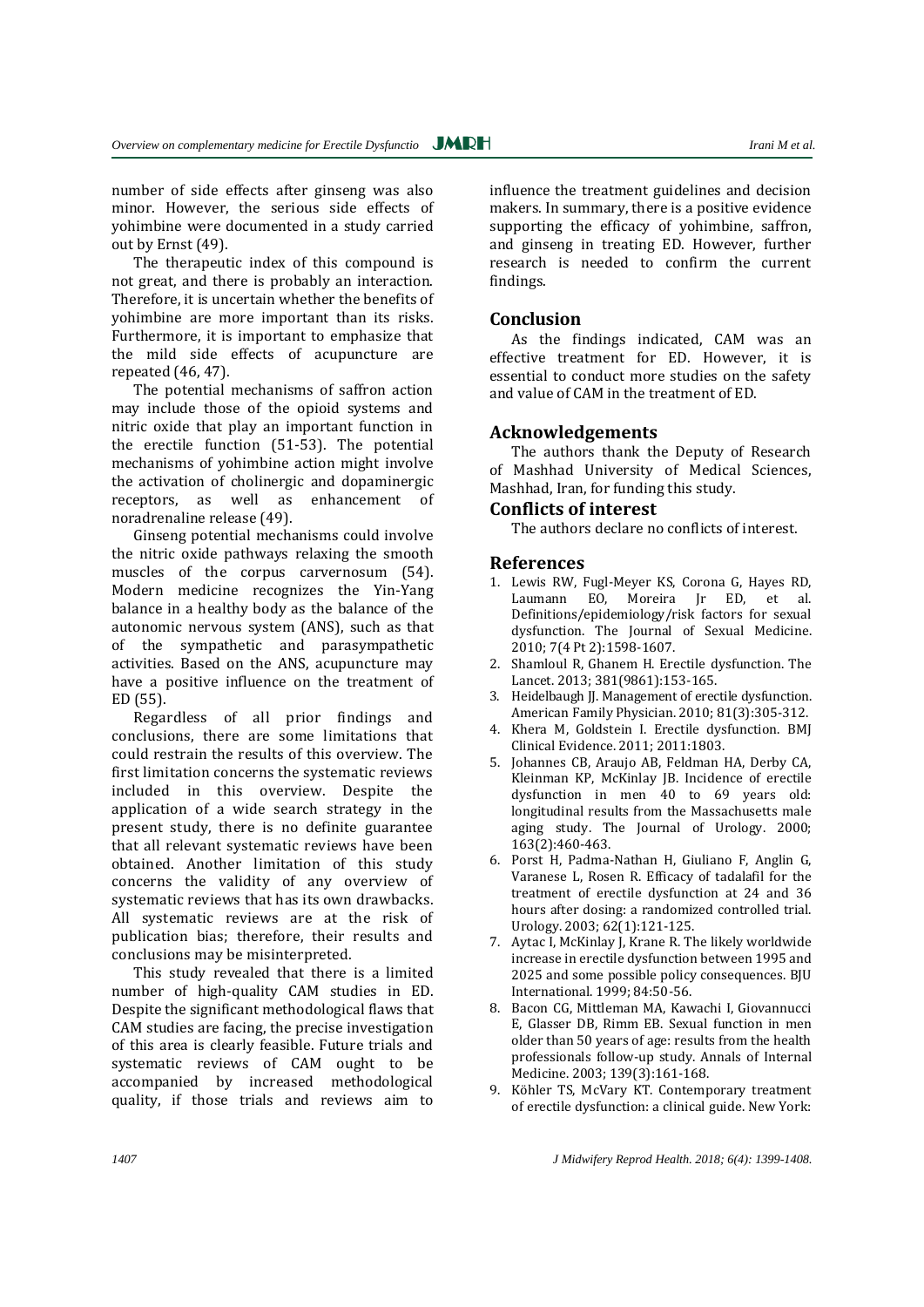Springer; 2016.

- 10. Hatzimouratidis K, Amer E, Eardley I, Giuliano F, Hatzichristou D, Moncada I, et al. Guidelines on male sexual dysfunction: erectile dysfunction and premature ejaculation. European Urology. 2010; 57(5):804-814.
- 11. Mayo Clinic Staff. Erectile dysfunction. Available at: URL: [www.mayoclinic.org/diseases-conditions/](http://www.mayoclinic.org/diseases-conditions/) erectiledysfunction/basics/definition/con-20034244; 2015.
- 12. Muneer A, Kalsi J, Nazareth I, Arya M. Erectile dysfunction. BMJ Clinical Evidence. 2014; 348:g129.
- 13. Aydin S, Ercan M, Çaşkurlu T, Taşçi AI, Karaman Í, Odabaş Ö, et al. Acupuncture and hypnotic suggestions in the treatment of non-organic male sexual dysfunction. Scandinavian Journal of Urology and Nephrology. 1997; 31(3):271-274.
- 14. Engelhardt PF, Daha LK, Zils T, Simak R, König K, Pflüger H. Acupuncture in the treatment of psychogenic erectile dysfunction: first results of a prospective randomized placebo-controlled study. International Journal of Impotence Research. 2003; 15(5):343-346.
- 15. Kho HG, Sweep CG, Chen X, Rabsztyn PR, Meuleman EJ. The use of acupuncture in the treatment of erectile dysfunction. International Journal of Impotence Research. 1999; 11(1):41-46.
- 16. Jiang XP, Liu XY, Li Q. Clinical observation on effect of acupuncture combined with psychological therapy. The Chinese and Foreign Health Abstract. 2012; 9:401-402.
- 17. Kaptchuk T. The web that has no weaver: understanding Chinese medicine. New York: BookBaby; 2014.
- 18. Pham TQ, Cormier F, Farnworth E, Tong VH, Van Calsteren MR. Antioxidant properties of crocin from Gardenia jasminoides Ellis and study of the reactions of crocin with linoleic acid and crocin with oxygen. Journal of Agricultural and Food Chemistry. 2000; 48(5):1455-1461.
- 19. Botsoglou N, Florou-Paneri P, Nikolakakis I, Giannenas I, Dotas V, Botsoglou E, et al. Effect of dietary saffron (Crocus sativus L.) on the oxidative stability of egg yolk. British Poultry Science. 2005; 46(6):701-707.
- 20. Kanakis CD, Tarantilis PA, Tajmir-Riahi HA, Polissiou MG. Crocetin, dimethylcrocetin, and safranal bind human serum albumin: stability and antioxidative properties. Journal of Agricultural and Food Chemistry. 2007; 55(3):970-977.
- 21. Basker D, Negbi M. Uses of saffron. Economic Botany. 1983; 37(2):228-236.
- 22. Rios JL, Recio MC, Giner RM, Manez S. An update review of saffron and its active constituents. Phytotherapy Research. 1996; 10(3):189-193.
- 23. Shamsa A, Hosseinzadeh H, Molaei M, Shakeri MT,

Rajabi O. Evaluation of Crocus sativus L.(saffron) on male erectile dysfunction: a pilot study. Phytomedicine. 2009; 16(8):690-693.

- 24. Safarinejad MR, Shafiei N, Safarinejad S. An open label, randomized, fixed-dose, crossover study comparing efficacy and safety of sildenafil citrate and saffron (Crocus sativus Linn.) for treating erectile dysfunction in men naïve to treatment. International Journal of Impotence Research. 2010; 22(4):240-250.
- 25. Mohammadzadeh-Moghadam H, Nazari SM, Shamsa A, Kamalinejad M, Esmaeeli H, Asadpour AA, et al. Effects of a topical saffron (Crocus sativus L) gel on erectile dysfunction in diabetics: A randomized, parallel-group, double-blind, placebo-controlled trial. Journal of Evidence-Based Complementary & Alternative Medicine. 2015; 20(4):283-286.
- 26. Modabbernia A, Sohrabi H, Nasehi AA, Raisi F, Saroukhani S, Jamshidi A, et al. Effect of saffron on fluoxetine-induced sexual impairment in men: randomized double-blind placebo-controlled trial. Psychopharmacology. 2012; 223(4):381-388.
- 27. De Smet PA. Yohimbe Alkaloids–general discussion. Adverse effects of herbal drugs. Berlin, Heidlberg: Springer; 1997. P. 181-205.
- 28. Riley AJ, Goodman RE, Kellett JM, Orr R. Double blind trial of yohimbine hydrochloride in the treatment of erection inadequacy. Sexual and Marital Therapy. 1989; 4(1):17-26.
- 29. Susset JG, Tessier CD, Wincze J, Bansal S, Malhotra C, Schwacha MG. Effect of yohimbine hydrochloride on erectile impotence: a doubleblind study. The Journal of Urology. 1989; 141(6):1360-1363.
- 30. Mann K, Klingler T, Noe S, Röschke J, Müller S, Benkert O. Effects of yohimbine on sexual experiences and nocturnal penile tumescence and rigidity in erectile dysfunction. Archives of Sexual Behavior. 1996; 25(1):1-16.
- 31. Vogt HJ, Brandl P, Kockott G, Schmitz JR, Wiegand MH, Schadrack J, et al. Double-blind, placebocontrolled safety and efficacy trial with yohimbine hydrochloride in the treatment of nonorganic erectile dysfunction. International Journal of Impotence Research. 1997; 9(3):155.
- 32. Baeg IH, So SH. The world ginseng market and the ginseng (Korea). Journal of Ginseng Research. 2013; 37(1):1.
- 33. Lee MS, Yang EJ, Kim JI, Ernst E. Ginseng for cognitive function in Alzheimer's disease: a systematic review. Journal of Alzheimer's Disease. 2009; 18(2):339-344.
- 34. Buettner C, Yeh GY, Phillips RS, Mittleman MA, Kaptchuk TJ. Systematic review of the effects of ginseng on cardiovascular risk factors. Annals of Pharmacotherapy. 2006; 40(1):83-95.